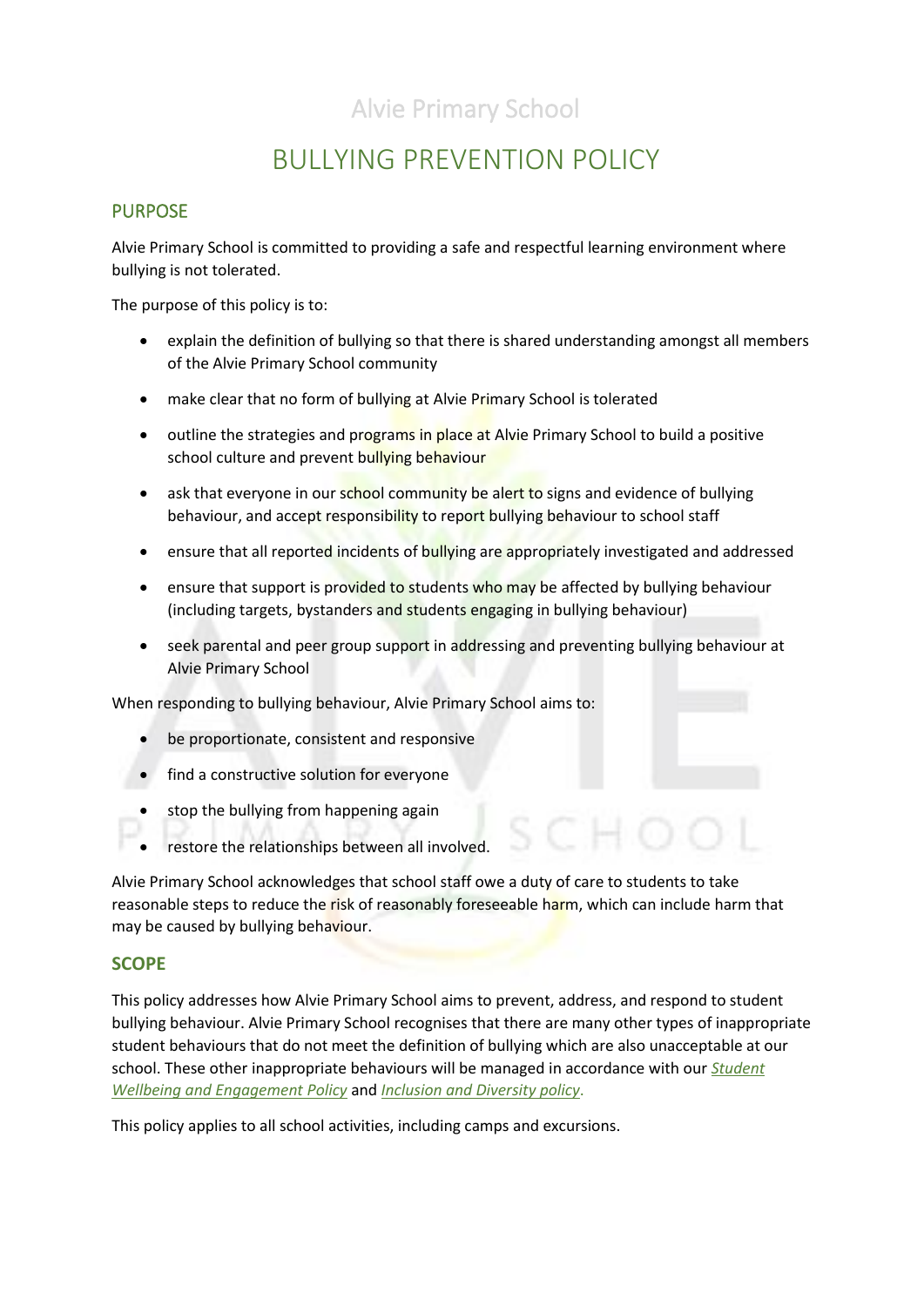### BULLYING PREVENTION POLICY

### **POLICY**

#### **Definitions**

#### **Bullying**

In 2018 the Education Council of the Council of Australian Governments endorsed the following definition of bullying for use by all Australian schools:

*Bullying is an ongoing and deliberate misuse of power in relationships through repeated verbal, physical and/or social behaviour that intends to cause physical, social and/or psychological harm. It can involve an individual or a group misusing their power, or perceived power, over one or more persons who feel unable to stop it from happening.*

*Bullying can happen in person or online, via various digital platforms and devices and it can be obvious (overt) or hidden (covert). Bullying behaviour is repeated, or has the potential to be repeated, over time (for example, through sharing of digital records)*

*Bullying of any form or for any reason can have immediate, medium and long-term effects on those involved, including bystanders. Single incidents and conflict or fights between equals, whether in person or online, are not defined as bullying.* 

Bullying has three main features:

- It involves a misuse of power in a relationship
- It is ongoing and repeated, and
- It involves behaviours that can cause harm.

Bullying can be:

- 1. *direct* physical bullying e.g., hitting, tripping, and pushing or damaging property.
- 2. *direct* verbal bullying e.g., name calling, insults, homophobic or racist remarks, verbal abuse.
- 3. *indirect* bullying e.g., spreading rumours, playing nasty jokes to embarrass and humiliate, mimicking, encouraging others to socially exclude a person and/or damaging a person's social reputation or social acceptance.

*Cyberbullying* is direct or indirect bullying behaviours using digital technology. For example via a mobile device, computers, chat rooms, email, social media, etc. It can be verbal, written and include images, video and/or audio.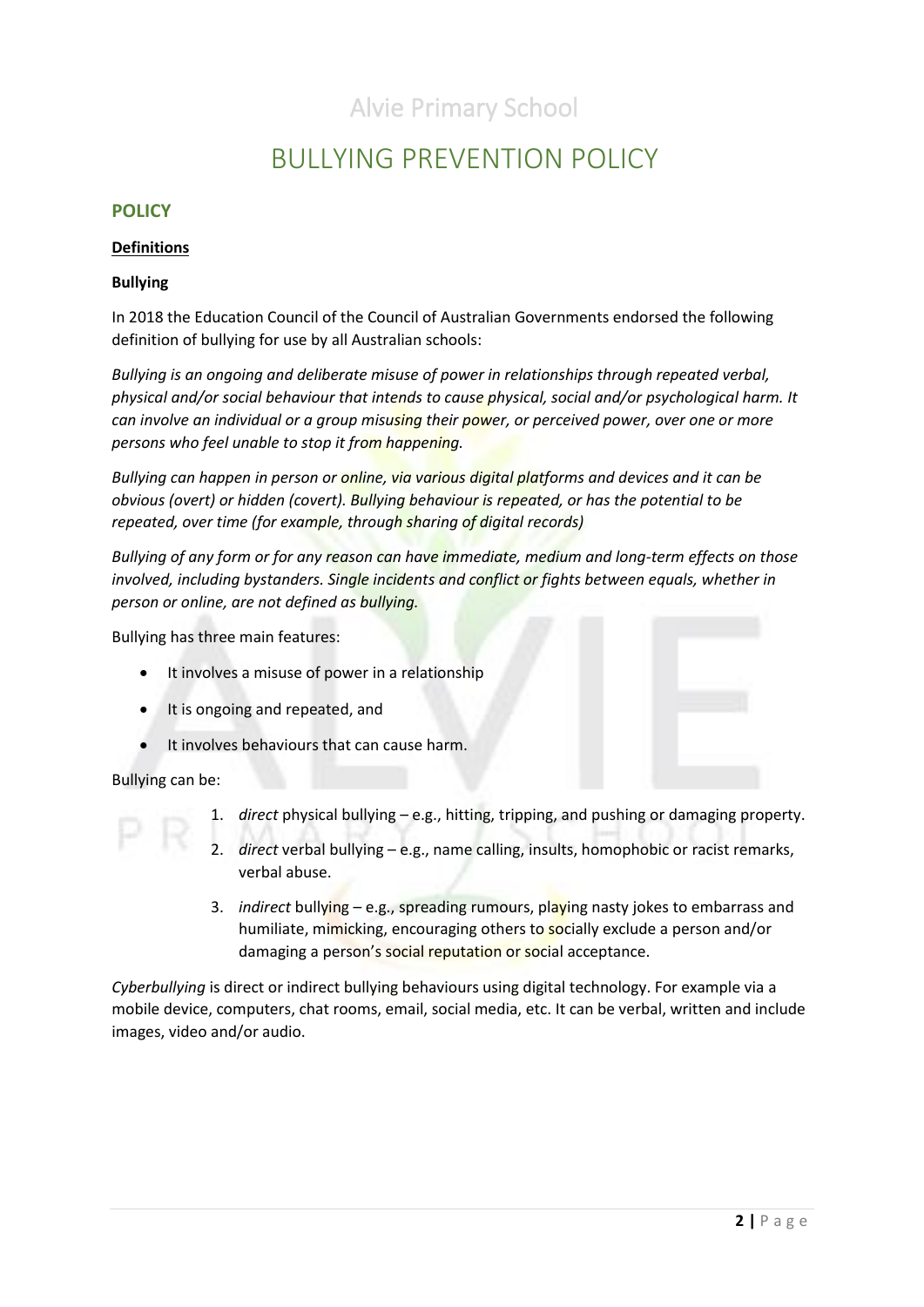# BULLYING PREVENTION POLICY

#### **Other distressing and inappropriate behaviours**

Many distressing and inappropriate behaviours may not constitute bullying even though they are unpleasant. Students who are involved in or who witness any distressing and inappropriate behaviours should report their concerns to school staff and our school will follow the [Student](file://///6201AFS01/Users/POLICIES/To%20be%20updated/Student%20Wellbeing%20and%20Engagement%20Policy%202019.pdf)  [Wellbeing and Engagement Policy.](file://///6201AFS01/Users/POLICIES/To%20be%20updated/Student%20Wellbeing%20and%20Engagement%20Policy%202019.pdf)

*Mutual conflict* involves an argument or disagreement between people with no imbalance of power. In incidents of mutual conflict, generally, both parties are upset and usually both want a resolution to the issue. Unresolved mutual conflict can develop into bullying if one of the parties targets the other repeatedly in retaliation.

*Social rejection or dislike* is not bullying unless it involves deliberate and repeated attempts to cause distress, exclude or create dislike by others.

*Single-episode acts* of nastiness or physical aggression are not the same as bullying. However, single episodes of nastiness or physical aggression are not acceptable behaviours at our school and may have serious consequences for students engaging in this behaviour. Alvie Primary School will use its *[Student Wellbeing and Engagement Policy](file://///6201AFS01/Users/POLICIES/To%20be%20updated/Student%20Wellbeing%20and%20Engagement%20Policy%202019.pdf)* to guide a response to single episodes of nastiness or physical aggression.

*Harassment* is language or actions that are demeaning, offensive or intimidating to a person. It can take many forms, including sexual harassment and disability harassment. Harassment of any kind will not be tolerated at Alvie Primary School and may have serious consequences for students engaging in this behaviour. Alvie Primary School will use its *[Student Wellbeing and Engagement](file://///6201AFS01/Users/POLICIES/To%20be%20updated/Student%20Wellbeing%20and%20Engagement%20Policy%202019.pdf)* **[Policy](file://///6201AFS01/Users/POLICIES/To%20be%20updated/Student%20Wellbeing%20and%20Engagement%20Policy%202019.pdf)** to guide a response to students demonstrating harassing behaviour, unless the behaviour also constitutes bullying, in which case the behaviour will be managed in accordance with this Bullying Prevention Policy.

#### **Bullying Prevention**

Alvie Primary School has several programs and strategies in place to build a positive and inclusive school culture. We strive to foster a school culture that prevents bullying behaviour by modelling and encouraging behaviour that demonstrates acceptance, kindness and respect.

Bullying prevention at Alvie Primary School is proactive and is supported by research that indicates that a whole school, multifaceted approach is the most effect way to prevent and address bullying. At our school:

- We have a positive school environment that provides safety, security and support for students and promotes positive relationships and wellbeing.
- We strive to build strong partnerships between the school, families and the broader community that means all members work together to ensure the safety of students.
- Teachers are encouraged to incorporate School Wide Positive Behaviours classroom management strategies that discourage bullying and promote positive behaviour.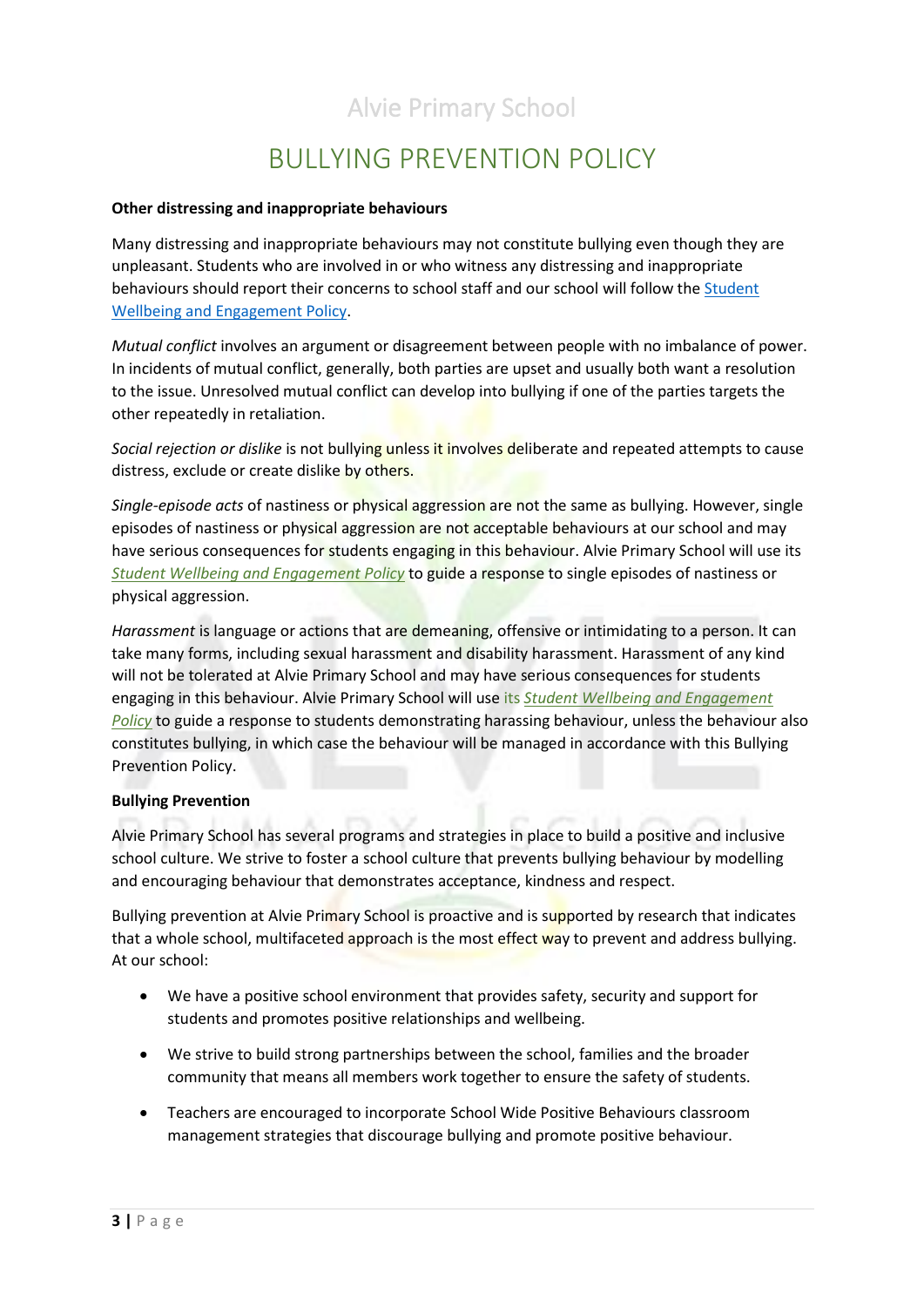# BULLYING PREVENTION POLICY

- In the classroom, our social and emotional learning curriculum teaches students what constitutes bullying and how to respond to bullying behaviour assertively. This promotes resilience, assertiveness, conflict resolution and problem solving.
- Students are encouraged to look out for each other and to talk to teachers and older peers about any bullying they have experienced or witnessed.

#### **Incident Response**

#### **Reporting concerns to Alvie Primary School**

Bullying complaints will be taken seriously and responded to sensitively at our school.

Students who may be experiencing bullying behaviour, or students who have witnessed bullying behaviour, are encouraged to report their concerns to school staff as soon as possible.

Our ability to effectively reduce and eliminate bullying behaviour is greatly affected by students and/or parents and carers reporting concerning behaviour as soon as possible, so that the responses implemented by Alvie Primary School are timely and appropriate in the circumstances.

We encourage students to speak to their teacher. However, students are welcome to discuss their concerns with any trusted member of staff including teachers or wellbeing staff. Parents or carers who develop concerns that their child is involved in or has witnessed bullying behaviour at Alvie Primary School should contact the Principal Ross Dullard by phone on 5234 8256 or by email directed to ross.dullard@education.vic.gov.au.

#### **Investigations**

When notified of alleged bullying behaviour, school staff are required to:

- 1. record the details of the allegations in Compass; and
- 2. Inform Year Level Coordinator and/or Principal.

The Principal is responsible for investigating allegations of bullying in a timely and sensitive manner. To appropriately investigate an allegation of bullying, Principal may:

- speak to the those involved in the allegations, including the target/s, the students allegedly engaging in bullying behaviour/s and any witnesses to the incidents
- speak to the parents of the students involved
- Speak to Year Level Coordinator
- take detailed notes of all discussions for future reference
- obtain written statements from all or any of the above.

All communications with the principal while investigating an allegation of bullying will be managed sensitively. Investigations will be completed as quickly as possible to allow for the behaviours to be addressed in a timely manner.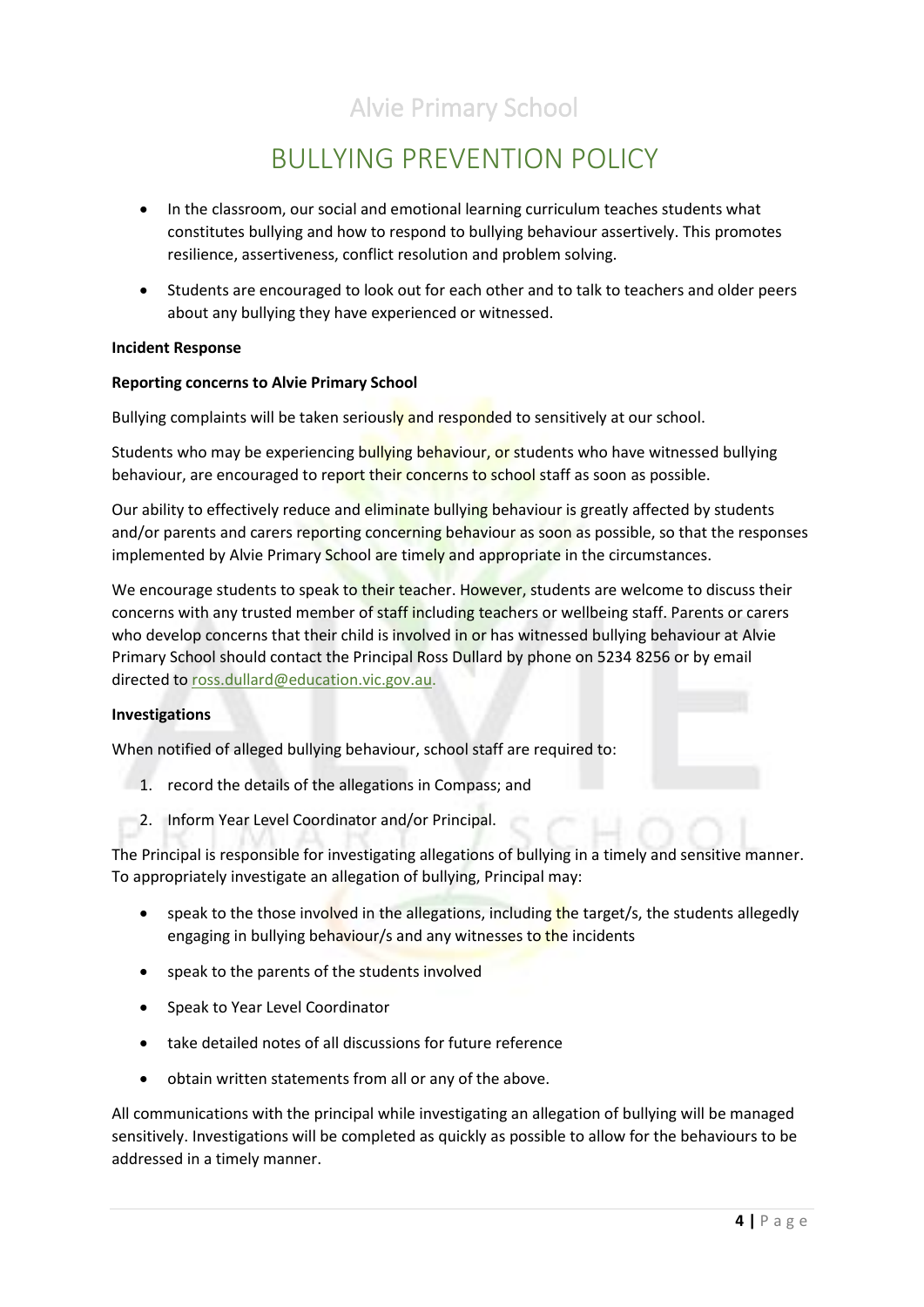# BULLYING PREVENTION POLICY

The objective of completing a thorough investigation into the circumstances of alleged bullying behaviour is to determine the nature of the conduct and the students involved. A thorough understanding of the alleged bullying will inform staff about how to implement an appropriate response most effectively to that behaviour.

Serious bullying, including serious cyberbullying, is a criminal offence and may be referred to Victoria Police. For more information, see: B[rodie's Law.](http://www.education.vic.gov.au/about/programs/bullystoppers/Pages/advicesheetbrodieslaw.aspx)

#### **Responses to bullying behaviours**

When the Principal has sufficient information to understand the circumstances of the alleged bullying and the students involved, several strategies may be implemented to address the behaviour and support affected students in consultation with teachers and/or Department of Education and Training specialist staff.

There are several factors that will be considered when determining the most appropriate response to the behaviour. When deciding how to respond to bullying behaviour, Alvie Primary School will consider:

- the age and maturity of the students involved
- the severity and frequency of the bullying, and the impact it has had on the target student
- whether the student/s engaging in bullying behaviour have displayed similar behaviour before
- whether the bullying took place in a group or one-to-one context
- whether the students engaging in bullying behaviour demonstrates insight or remorse for their behaviour
- the alleged motive of the behaviour, including any element of provocation.

The Principal may implement all, or some of the following responses to bullying behaviours:

- Offer counselling support to the target student or students, including referral Student Wellbeing Officer and/or external provider.
- Offer counselling support to the students engaging in bullying behaviour, including referral to the Student Wellbeing Officer and/or external provider.
- Offer counselling support to affected students, including witnesses and/or friends of the target student, including referral to the Student Wellbeing Officer and/or external provider.
- Facilitate a mediation between some or all of the students involved to help to encourage students to take responsibility for their behaviour and explore underlying reasons for conflict or grievance. Mediation is only suitable if all students are involved voluntarily and demonstrate a willingness to engage in the mediation process.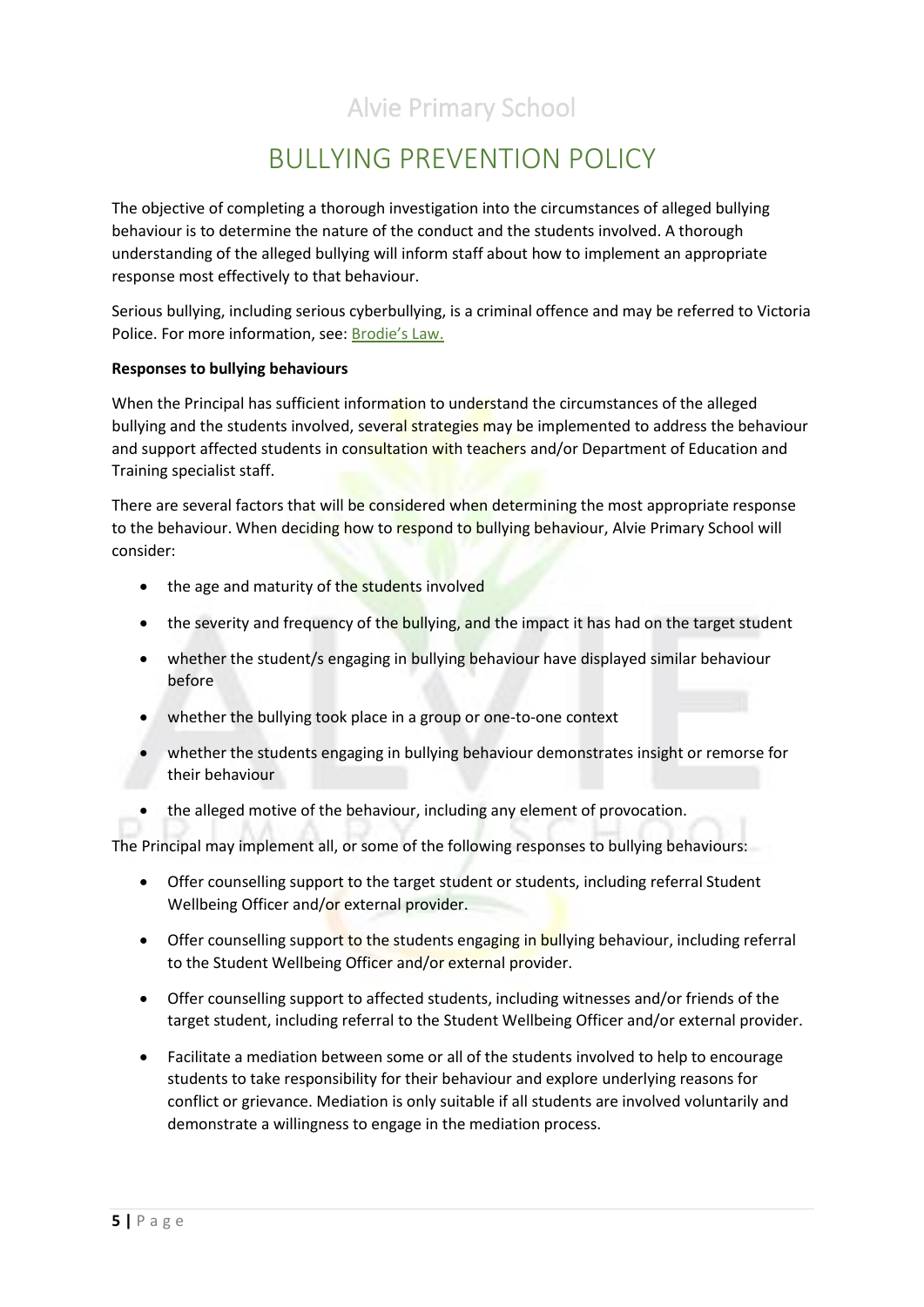# BULLYING PREVENTION POLICY

- Facilitate a process using the Support Group Method, involving the target student(s), the students engaging in bullying behaviour and a group of students who are likely to be supportive of the target(s).
- Implement a Method of Shared Concern process with all students involved in the bullying.
- Facilitate a Student Support Group meeting and/or Behaviour Support Plan for affected students.
- Monitor the behaviour of the students involved for an appropriate time and take follow up action if necessary.
- Implement disciplinary consequences for the students engaging in bullying behaviour, which may include removal of privileges, detention, suspension and/or expulsion consistent with our *[Student Wellbeing and Engagement policy](file://///6201AFS01/Users/POLICIES/To%20be%20updated/Student%20Wellbeing%20and%20Engagement%20Policy%202019.pdf)*, the *[Ministerial Order on Suspensions and](file://///6201AFS01/Users/POLICIES/To%20be%20updated/bullying%20prevention_minorder625.PDF)  [Expulsions](file://///6201AFS01/Users/POLICIES/To%20be%20updated/bullying%20prevention_minorder625.PDF)* and any other relevant Department policy.

Alvie Primary School understands the importance of monitoring and following up on the progress of students who have been involved in or affected by bullying behaviour. Where appropriate, school staff will also endeavour to provide parents and carers with updates on the management of bullying incidents.

The Principal is responsible for maintaining up to date records of the investigation of and responses to bullying behaviour.

#### **Further information and resources**

This policy should be read in conjunction with the following school policies:

- *[Statement of Values and School Philosophy](file://///6201AFS01/Users/POLICIES/To%20be%20updated/Statement%20of%20Values%20and%20School%20Philosophy%20-%20Policy%20October%202019.pdf)*
- *[Student Wellbeing and Engagement Policy](file://///6201AFS01/Users/POLICIES/To%20be%20updated/Student%20Wellbeing%20and%20Engagement%20Policy%202019.pdf)*
- *[Parent Complaints policy](file://///6201AFS01/Users/POLICIES/.pdf%20POLICIES/Complaints%20Policy%202019.pdf)*
- *[Duty of Care Policy](file://///6201AFS01/Users/POLICIES/.pdf%20POLICIES/Duty%20of%20Care%20Policy%202019.pdf)*
- *[Inclusion and Diversity Policy](file://///6201AFS01/Users/POLICIES/To%20be%20updated/Inclusion%20&%20Diversity%20Policy%202019.pdf)*